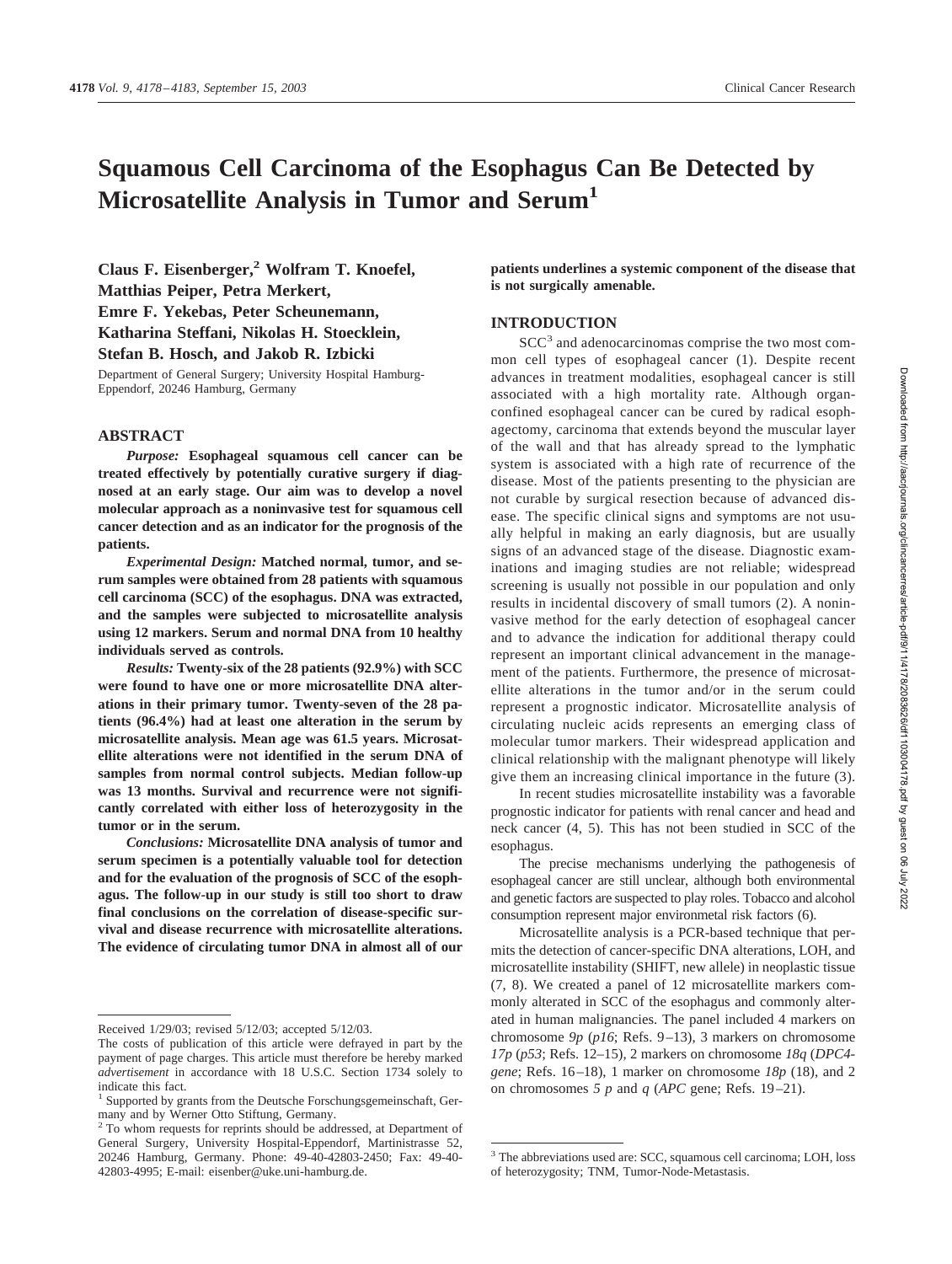The *p16* gene and *p53* play key roles in the cell cycle regulation and in cancer progression (9, 12, 14, 15, 22). In a study by Pearlstein *et al.* (5) LOH at chromosome *18q* predicted poor survival, and the region of *18p*/*18q* showed high frequency of LOH in SCC in a study by Karkera *et al.* (18).

Recent applications of this approach to the evaluation of body fluids and serum have shown that multiple malignant diseases can be detected through the analysis of serum, urine, bronchial lavage fluid, peritoneal fluid, and saliva (19, 23–37). Because many of the above-mentioned tumor entities have similar clinical characters and risk factors as esophageal cancer, we hypothesized that DNA alterations, characteristic of malignant tumors, could be identified in the serum specimen obtained from patients with esophageal cancer as well. Furthermore, we tested whether microsatellite alterations in the primary tumor have an impact on the staging as a potential prognostic marker.

## **MATERIALS AND METHODS**

Matched normal, tumor, and serum samples were obtained from 28 patients with SCC of the esophagus. The tumor samples were taken intraoperatively and were stored as fresh-frozen samples in liquid nitrogen, followed by storage at  $-80^{\circ}$ C. Blood samples were drawn preoperatively before manipulation at the site of the tumor. The serum was stored at  $-80^{\circ}$ C after immediate preparation. Normal DNA was obtained from histologically tumor-free esophageal tissue away from the primary tumor. Before extracting the DNA, H&E stains were done to assure a tumor cell content of  $\geq 70\%$ . To achieve 70% pure tumor for DNA extraction, microdissection was done after H&E stain of the fresh-frozen section whenever necessary. The DNA was extracted from serum (200  $\mu$ l) and tumor tissue using a QIAamp blood kit and a QIAamp tissue kit, respectively, from Quiagen (Hilden, Germany; Ref. 38). Mean DNA concentration after isolation from the serum was  $8.9 \mu g/ml$ . Microsatellite analysis was done using 12 microsatellite markers. Microsatellite markers (and their chromosomal location) are as follows: *D17S520* (*17p*), *D17S796* (*17p*), *D17S 804* (*17p*), *D9S162* (*9p*), *D9S171* (*9p*), *D9S1748* (*9p*), *D9S126* (*9p*), *D18S51* (*18q*), *D18S70 (18q*), *ACTBP2* (*5p*), *CSF1R* (*5q*), and *D18S479* (*18p*). Primer sequences and locations were obtained from the Genome Database (The Johns Hopkins University, Baltimore, MD). The primers were ordered as labeled primers with fluorescent dye (fluorescein/carboxyfluorescein, rhodamin/6-carboxytetramethylrhodamine, and HEX) at the 5' terminus from MWG Biotech (Ebersberg, Germany). PCR was done using paired tumor, normal, and serum DNA. Genomic DNA  $(2 \mu l)$  was subjected to 35 PCR cycles at a denaturing temperature of 95°C for 1 min, followed by various annealing temperatures (52–60°C, depending on the primer sequence) for 1 min, an extension step at 72°C for 1 min, and a final extension step at 72°C for 5 min using a thermocycler (Biometra, Göttingen, Germany). Three amplified markers from each sample were pooled together and analyzed under denaturing conditions using an ABI Prism genetic analyzer 310c (ABI, Foster City, CA). Analysis was done using the 310 gene scan software (3.1.2).

Serum and normal samples (lymphocyte DNA) from 14 healthy persons served as normal controls. LOH was determined by comparison of the intensity of the allelic bands of the normal

| Table 1 Age, pTNM stage, grading, number of LOH/SHIFT of |
|----------------------------------------------------------|
| all patients                                             |

| No.  | Age<br>(years) | $pTNM^a$                      | Grade <sup>a</sup>      | $LOH$ (No.)<br>Tumor/Serum <sup>b</sup> |
|------|----------------|-------------------------------|-------------------------|-----------------------------------------|
| 3018 | 66             | <b>T2 N0</b>                  | 3                       | 3/0                                     |
| 3084 | 67             | T3 N1                         | $\overline{c}$          | 6/6                                     |
| 3190 | 70             | <b>T2 N0</b>                  | 3                       | 0/3                                     |
| 3177 | 71             | <b>T3 N1</b>                  | 3                       | 3/1                                     |
| 3049 | 61             | <b>T2 N0</b>                  | 3                       | 5/6                                     |
| 2902 | 74             | T4 N1 M1                      | 3                       | 4/5                                     |
| 3261 | 61             | <b>T3 N0</b>                  | $\overline{c}$          | 3/4                                     |
| 2663 | 74             | <b>T2 N1</b>                  | $\overline{c}$          | 1/4                                     |
| 2448 | 59             | T2 N1 M1                      | $\overline{2}$          | 6/3                                     |
| 2447 | 72             | <b>T3 N0</b>                  | $\overline{c}$          | 2/1                                     |
| 2364 | 46             | <b>T3 N0</b>                  | $\overline{c}$          | 3/2                                     |
| 2451 | 60             | <b>T3 N0</b>                  | $\overline{c}$          | 3/4                                     |
| 2758 | 52             | <b>T3 N0</b>                  | 3                       | 4/3                                     |
| 2747 | 71             | <b>T1 N1</b>                  | 3                       | 5/2                                     |
| 2445 | 37             | <b>T3 N1</b>                  | 3                       | 4/4                                     |
| 2821 | 60             | <b>T3 N1</b>                  | $\overline{c}$          | 6/3                                     |
| 3270 | 52             | <b>T3 N1</b>                  | 3                       | 7/3                                     |
| 3263 | 62             | T1 N0                         | $\overline{c}$          | 0/3                                     |
| 3323 | 63             | <b>T2 N0</b>                  | $\overline{\mathbf{c}}$ | 3/2                                     |
| 3332 | 73             | <b>T3 N1</b>                  | 3                       | 8/5                                     |
| 3373 | 70             | <b>T3 N1</b>                  | $\overline{c}$          | 1/1                                     |
| 3404 | 53             | <b>T2 N1</b>                  | $\overline{c}$          | 6/3                                     |
| 3417 | 53             | T <sub>2</sub> N <sub>1</sub> | $\overline{\mathbf{c}}$ | 2/2                                     |
| 2268 | 55             | T3 N1                         | $\overline{c}$          | 3/2                                     |
| 2752 | 52             | T <sub>2</sub> N <sub>1</sub> | 3                       | 3/3                                     |
| 2822 | 60             | T <sub>2</sub> N <sub>1</sub> | $\overline{c}$          | 8/5                                     |
| 2638 | 65             | <b>T2 N1</b>                  | $\overline{c}$          | 3/3                                     |
| 3378 | 63             | <b>T3 N1</b>                  | $\overline{2}$          | 7/3                                     |

*<sup>a</sup>* pTNM and grade according to the American Joint Committee on Cancer staging. *<sup>b</sup>* Numbers under LOH columns indicate positive microsatellite

markers in tumor and serum DNA. In total 12 markers were tested by microsatellite analysis in each clinical sample.

DNA with the allelic bands of the target samples (tumor and serum). Shift was determined by the appearance of new alleles in the tumor and/or serum.

A reduction in the intensity of one allele in the target sample of  $>50\%$  (30% in serum as a result of a greater dilution with normal DNA) was considered to represent LOH or the presence of new shifted alleles (appearance of new bands), as described previously (25). Alterations were confirmed by reamplification.

Clinical data were obtained from the patient charts. The patients were followed for disease recurrence and mortality. Additional evaluations were done using the Fisher's exact test. *P*s are two-sided.

#### **RESULTS**

Twenty-eight consecutive patients with SCC of the esophagus were recruited for this study. We tested 12 microsatellite markers from 4 chromosomal regions in paired tumor, normal mucosa, and serum samples ( $n = 28$  patients; mean age, 61.5 years; range, 37–74 years; Table 1). Samples from lymphocytes and serum from 10 healthy individuals served as normal controls. Three patients (10.7%) had pT1 tumors, 12 patients (42.9%) had pT2, and 13 patients (46.4%) had pT3 or pT4 tumors, respectively (Table 2). Sixteen patients (57.1%) had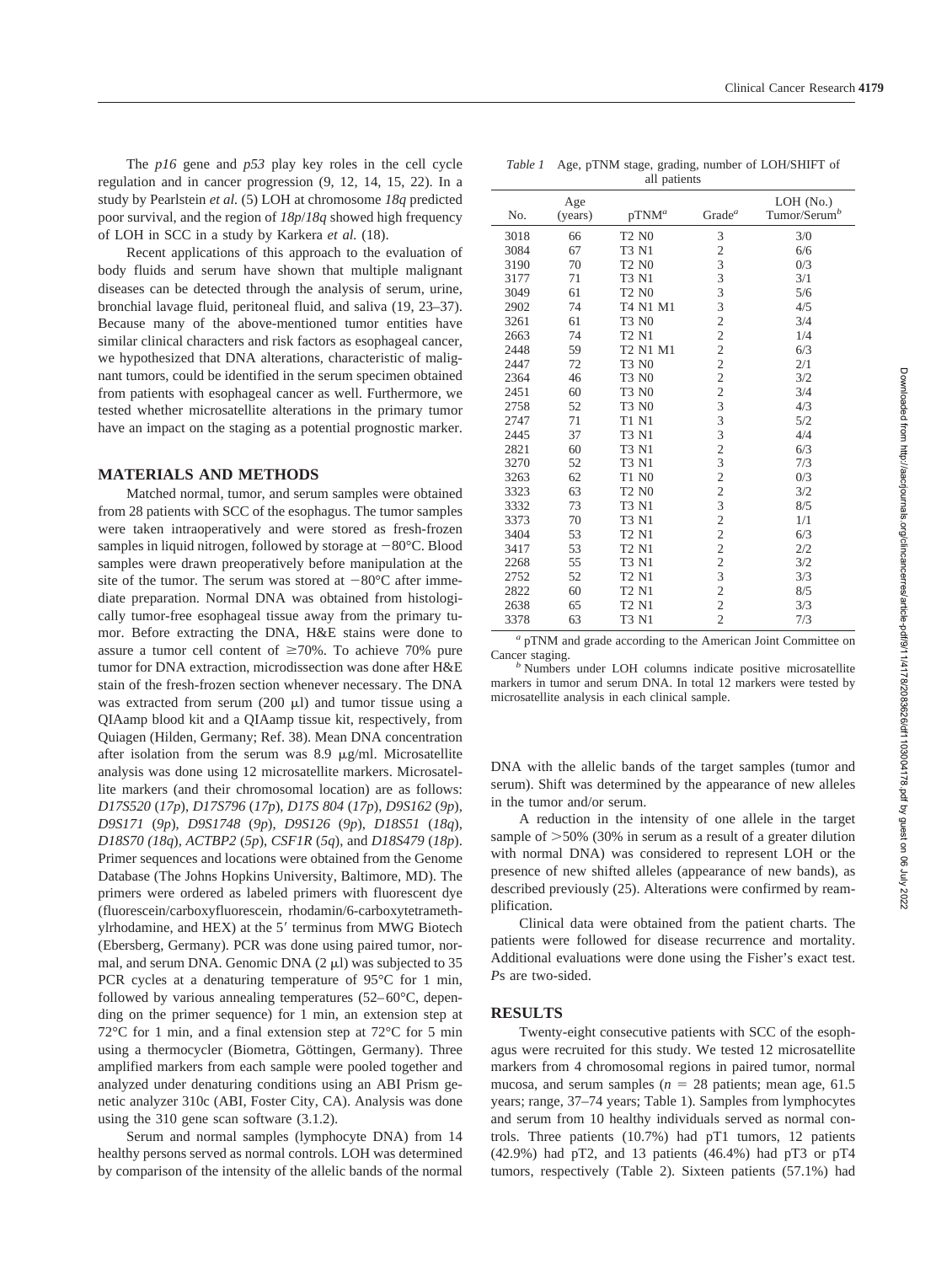|                                                      |                                                 | Stage of tumor                                         |                                                        |                                                                                        |  |
|------------------------------------------------------|-------------------------------------------------|--------------------------------------------------------|--------------------------------------------------------|----------------------------------------------------------------------------------------|--|
| All T-Stages<br>$(n = 28)$                           | pT1<br>$(n = 3)$                                | pT <sub>2</sub><br>$(n = 12)$                          | pT3 & pT4(1)<br>$(n = 13)$                             | $D^b$                                                                                  |  |
| 26(92.9)<br>5(17.9)<br>21(75)<br>27(96.4)<br>8(28.6) | 2(66.7)<br>0(0)<br>2(66.7)<br>3(100)<br>1(33.3) | 11(91.7)<br>2(16.7)<br>10(83.4)<br>11(91.7)<br>2(16.7) | 13 (100)<br>2(15.4)<br>11(84.6)<br>13 (100)<br>5(38.5) | $0.12$ n.s.<br>$0.22$ n.s.<br>$0.16$ n.s.<br>$0.50$ n.s.<br>$0.32$ n.s.<br>$0.62$ n.s. |  |
|                                                      | 20(71.4)                                        | 2(66.7)                                                | 10(83.4)                                               | 8(61.5)                                                                                |  |

*Table 2* Microsatellite analysis of clinical samples by T-stage of the tumor at the time of surgery*<sup>a</sup>*

*<sup>a</sup>* Number (%) of LOH or SHIFT in the sample.

 $\frac{b}{\chi^2}$ -test.

*Table 3* Microsatellite analysis of clinical samples by N-stage of the tumor at the time of surgery*<sup>a</sup>*

|                                                                                                | pN-Stage                                                       |                                                                   |                                                                                       |
|------------------------------------------------------------------------------------------------|----------------------------------------------------------------|-------------------------------------------------------------------|---------------------------------------------------------------------------------------|
| Sample $(n = 28)$                                                                              | pN0<br>$(n = 12)$                                              | pN1<br>$(n = 16)$                                                 | $P^b$                                                                                 |
| Tumor LOH/SHIFT<br>Tumor $1-2$<br>Tumor $> 2$<br>Serum LOH/SHIFT<br>Serum $1-2$<br>Serum $> 2$ | 10(83.3)<br>2(16.7)<br>8(66.7)<br>11(91.7)<br>3(25)<br>8(66.7) | 16(100)<br>3(18.8)<br>13 (81.3)<br>16(100)<br>5(31.4)<br>11(68.8) | $0.17$ n.s.<br>$0.28$ n.s<br>$0.17$ n.s.<br>$0.42$ n.s.<br>$0.44$ n.s.<br>$0.45$ n.s. |

*<sup>a</sup>* Number (%) of LOH or SHIFT in the sample according to N-stage. *<sup>b</sup>* Two-sided Fisher's exact test.

lymph node involvement (Table 3). Twenty-six (92.9%) of 28 patients with malignant tumors of the esophagus were found to have one or more microsatellite alterations (SHIFT or LOH) in the tumor and 27 (96.4%) in the serum. The microsatellite alterations were not significantly correlated with the T stage of the patients.

The frequencies of LOH (tumor/serum) were as follows: *D17S520* (32%/21%), *D17S796* (32%/32%), *D17S 804* (43%/ 39%), *D9S162* (32%/32%), *D9S171* (35%/32%), *D9S1748* (11%/14%), *D9S126* (43%/25%), *D18S51* (50%/32%), *D18S70* (32%/18%), *ACTBP2* (32%/18%, one shift), *CSF1R* (32%/11%), and *D18S479* (14%/29%).

Twenty-seven of these 28 patients were found to have at least one alteration in the serum DNA (Table 2; Figs. 1 and 2). No statistical significant correlation of the tumor stage with the serum alterations was found (Tables 1 and 2; Figs. 1–3). There was no tendency toward more microsatellite alterations in the serum in higher T stages (pT1 100%, pT2 91.7%, and pT3/4 100%). The distribution was equally high. The results according to the pT stages are listed in Table 2.

Sixteen patients in our study had lymph node involvement (57.1%). Lymph node involvement was not significantly associated with microsatellite alterations in the serum or the tumor. But there was a tendency toward more microsatellite alterations in the tumor in higher pN stages. The results according to the pN stages are listed in Table 3. Sixteen of 28 patients had  $G<sub>2</sub>$ (60.7%), and 10 patients had G3 tumors (39.3%; Table 4). Microsatellite alteration in the tumor and the serum were not



*Fig. 1* LOH in the tumor on D17S804 in patient 3822

associated with tumor grading. The results according to the G stages are listed in Table 4.

Some patients showed alterations in the serum without showing an identical alteration in the tumor. None of the 10 healthy controls displayed alteration in the serum.

There was no significant association between the evidence of either microsatellite instability or LOH in the tumor/serum and the TNM stage. The number of LOH in our panel of markers in every single tumor had also no significant correlation to the tumor staging and grading.

Median follow-up was 13 months. Follow-up was available for 100% of our patients. Patients had recurrent disease totaled 38.5%. Tumor-related mortality was 30.8%. In the patients with recurrent disease, it occurred after a median time of  $>12$  months after surgery. LOH in the tumor and in the serum did not correlate significantly with survival and recurrence of our patients. There was a trend toward shorter survival for patients with LOH in the tumor (Fig. 4) and LOH in the serum (Fig. 5).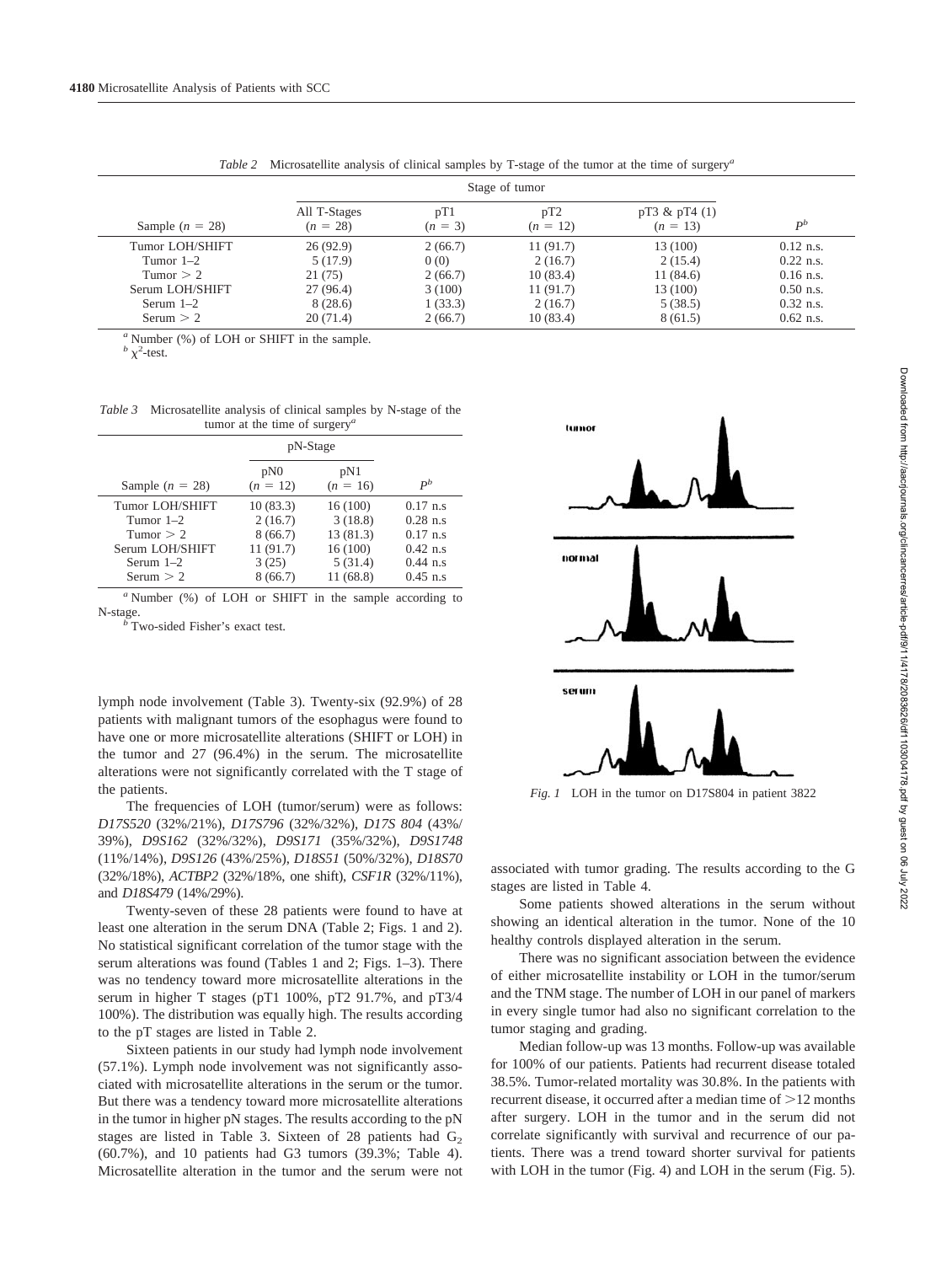

*Fig. 2* LOH in tumor and serum on D18S51 in patient 3332.



*Fig. 3* LOH in tumor and serum on D17S804 in patient 3332.

## **DISCUSSION**

Microsatellite analysis of serum and tumor can detect the presence of a malignant tumor in patients with suspected SCC of the esophagus, whereas control subjects had no serum alterations.

It is evident that DNA circulates freely in the blood of patients with malignant disease, but the source remains unclear (39). The presence of tumor DNA in the blood stream could be because of lysis of circulating cancer cells or micrometastatic cells, because of DNA leakage resulting from tumor necrosis or because of apoptosis (25, 27, 32, 40, 41).

| <i>Table 4</i> Microsatellite analysis of clinical samples by G-stage of the |
|------------------------------------------------------------------------------|
| tumor at the time of surgery <sup><i>a</i></sup>                             |

|                   | Stage of tumor |               |             |
|-------------------|----------------|---------------|-------------|
| Sample $(n = 28)$ | G2 $(n = 17)$  | G3 $(n = 11)$ | $P^b$       |
| Tumor LOH/SHIFT   | 16(94.1)       | 10(90.9)      | $0.66$ n.s. |
| Tumor $1-2$       | 5(29.4)        | 2(18.2)       | $0.58$ n.s  |
| Tumor $> 2$       | 11(64.7)       | 8(72.7)       | $0.68$ n.s. |
| Serum LOH/SHIFT   | 17 (100)       | 10(90.9)      | $0.39$ n.s  |
| Serum $1-2$       | 7(41.1)        | 2(18.2)       | $0.10$ n.s  |
| Serum $> 2$       | 10(58.8)       | 8(72.7)       | $0.27$ n.s. |

*<sup>a</sup>* Number (%) of LOH or SHIFT in the sample according to G-stage. *<sup>b</sup>* Two-sided Fisher's exact test.



*Fig. 4* Cumulative survival according to LOH in the tumor.

Pathological stage of disease predicts the clinical outcome of an individual patient more profoundly than any other currently available marker after surgical treatment for esophageal cancer. Radical esophagectomy remains the primary mode of therapy for patients with carcinoma of the esophagus, although advanced disease with lesions extending beyond the esophagus and lesions with lymph node metastasis are substantially more difficult to cure. Noncurative chemotherapy is the treatment of choice for patients with nonresectable or metastatic disease, although there are some patients with locally advanced disease that profit from surgery with long-time survival. Looking at the stage-specific survival, early detection is essential to increase the disease-specific survival in those patients. Microsatellite analysis in the tumor and serum might be able to identify those patients in the future. Serum microsatellite analysis made cancer consuspicuous in  $>90\%$  of the patients in our study. It could consequently contribute to an early detection of esophageal cancer for patients at risk. The results of our study do not show any statistical correlation of the findings in microsatellite analysis and the TNM findings, although a tendency toward more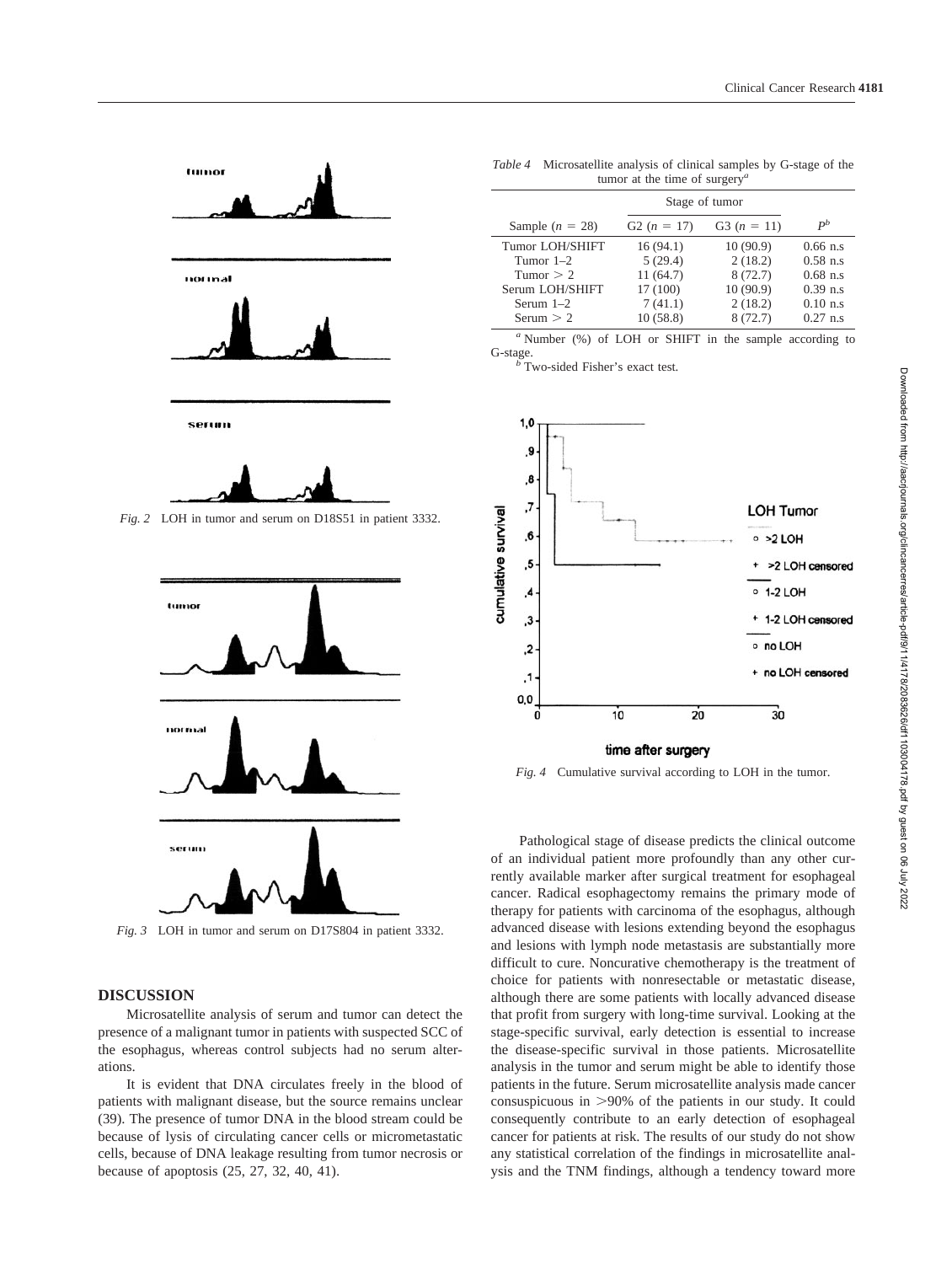

*Fig. 5* Cumulative survival according to LOH in the serum.

alterations in the tumor and serum in higher stages was found. Because the number of patients in our study is still limited we must assume at present that LOH and SHIFT are independent from grading and staging.

The central clinical problem facing surgeons and oncologists who care for patients with esophageal carcinoma is that this cancer is unresponsive to systemic adjuvant therapies. Furthermore, looking at the stage-specific survival, the early detection of cancer could be essential for an increase of diseasespecific survival in the patients. The serum microsatellite analysis could contribute to early detection. Thus far, because of our limited follow-up, we were not able to finally study the impact of the microsatellite alterations on survival and recurrence of the disease. But in our analysis there was a trend toward longer survival for patients with less microsatellite alterations in the tumor and in the serum (Figs. 4 and 5). This finding reached no statistical significance. However, the follow-up time is still rather short to draw final conclusions on the prognostic significance.

The finding of microsatellite alterations in the serum in 96.4% of the patients in our study reflects the hematogenous mechanism of tumor spread in esophageal cancer or is a sign for high tumor DNA content in the serum, indicating a higher "tumor load." Our results might represent a novel indication for neoadjuvant or adjuvant therapeutic regimens. It is not yet possible to say to what extent patterns of microsatellite alterations are related to the malignant and metastatic potential of individual tumors and the survival of the patients.

Advances in basic research have shed some light on events that putatively contribute to the development of esophageal neoplasia. Alterations at p16 and p53 are the most common tumor suppressor loci in this group of patients (9, 12, 14, 15, 18, 22).

The ease with which microsatellite analysis can be performed on a variety of DNA sources continues to increase. The molecular findings in the serum of the patients are remarkable, particularly because we did not find any alterations in healthy patients. A variety of other studies found similar results in other tumor entities (3, 21, 23, 30, 32, 35–37, 40). Evolving knowledge of the genetic changes that drive the progression of esophageal carcinogenesis will lead to identification of additional diagnostic molecular markers. We have demonstrated the ability to perform microsatellite analysis using a high throughput microcapillary array (ABI Prism) that can markedly enhance the clinical availability of this diagnostic approach.

In our study in some patients we found alterations in the serum, which did not match the alterations found in the tumor of the patients. This finding was reproducible in all of the cases. Artificial alterations because of low DNA content in the specimen need to be excluded, but the measurement in those patients gave a reasonable DNA content for microsatellite analysis in the specimens. More likely those findings are because of the heterogeneity of the tumor. Most importantly, no alterations were found in our healthy controls. This finding correlates with data of the study by Gonzalgo *et al.* (4). With longer follow-up, it might be possible to identify patients at risk for disease progression as demonstrated in the study by Nawroz *et al.* (32) in head and neck cancer. This group of patients might benefit from adjuvant therapeutic regimens and, therefore, this information could be used for decision-making for additional therapeutic options.

In conclusion, we have demonstrated that microsatellite analyses can frequently detect DNA alterations in patients with esophageal cancer. As the alterations in tumor and serum do not necessarily correlate, our approach seems to not be specific enough to use microsatellite analysis as an exclusive detection test for esophageal SCC. The high incidence of these alterations in serum might be an explanation for the poor prognosis in this tumor entity. In addition, microsatellite analysis was not able to define the individual prognosis of patients with esophageal SCC. This finding might be because of our short follow-up and because of our still low number of patients. Additional trials with longer follow-up are necessary to estimate the diagnostic and prognostic potential of this technique for staging of esophageal cancer patients.

#### **REFERENCES**

1. Heitmiller, R. F., Forastiere, A. A., and Kleinberg, L. R. Esophagus. *In:* D. Abeloff, J. O. Armitage, A. S. Lichter, and J. E. Niederhuber (eds.), Clinical Oncology, pp. 1517–1544. New York: Churchill Livingstone, 2000.

2. Akiyama, H., Tsurumaru, M., Udagawa, H., and Kajiyama, Y. Esophageal cancer. Curr. Probl. Surg., *34:* 767–834, 1997.

3. Johnson, P. J., and Lo, Y. M. D. Plasma nucleic acids in the diagnosis and management of malignant disease. Clin. Chem., *48:* 1186–1193, 2002.

4. Gonzalgo, M. L., Eisenberger, C. F., Marshall, F. F., Hortopan, S., Sidransky, D., and Schoenberg, M. P. Prognostic significance of preoperative molecular urinalysis in renal cancer. Clin. Cancer Res., *8:* 1878–1881, 2002.

5. Pearlstein, R. P., Benninger, M. S., Carey, T. E., Zarbo, R. J., Torres, F. X., Rybicki, B. A., and Van Dyke, D. L. Loss of 18q predicts poor survival of patients with squamous cell carcinoma of the head and neck. Genes Chromosomes Cancer, *21:* 333–339, 1998.

6. Ahsan, A., Neugut, A. I., and Gammon, M. D. Association of adenocarcinoma and squamous cell carcinoma of the esophagus with